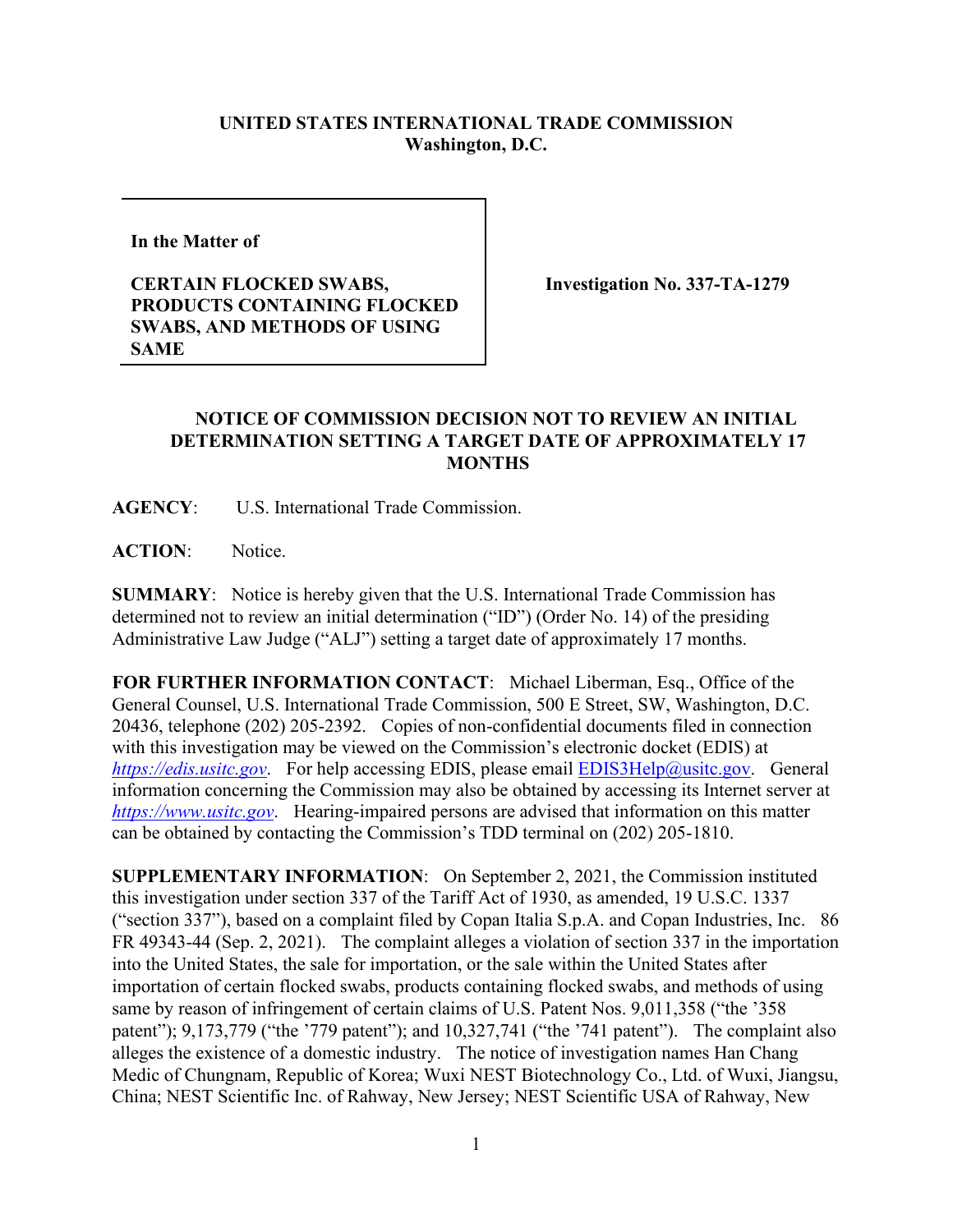Jersey; Miraclean Technology Co., Ltd. of Shenzhen, Guangdong, China; Vectornate Korea Ltd. of Jangseong, Republic of Korea; Vectornate USA, Inc. of Mahwah, New Jersey; Innovative Product Brands, Inc. of Highland, California; Thomas Scientific, Inc. of Swedesboro, New Jersey; Thomas Scientific, LLC of Owings Mills, Maryland; Cardinal Health, Inc. of Dublin, Ohio; Ksl Biomedical, Inc. of Williamsville, New York; Ksl Diagnostics, Inc. of Williamsville, New York; Jiangsu Changfeng Medical Industry Co., Ltd. of Yangzhou, Jiangsu, China; No Borders Dental Resources, Inc., dba MediDent Supplies of Queen Creek, Arizona; BioTeke Corporation (Wuxi) Co., Ltd. of Wuxi, Jiangsu, China; Fosun Pharma USA Inc. of Princeton, New Jersey; Hunan Runmei Gene Technology Co., Ltd. Changsha, Hunan, China; VWR International, LLC of Radnor, Pennsylvania; and Slmp, LLC dba StatLab Medical Products of McKinney, Texas as respondents. *Id*. at 49343-44. The Commission's Office of Unfair Import Investigations ("OUII") is also named as a party in this investigation. *Id*. at 49344.

On September 22, 2021, the ALJ issued the subject ID setting a target date of approximately 17 months. The ID notes that the Commission instituted this investigation "to determine whether there is a violation of subsection  $(a)(1)(B)$  of section 337 in the importation into the United States, the sale for importation, or the sale within the United States after importation of certain products identified in paragraph (2) by reason of infringement of one or more of claims 1, 6-9, 11-14, 16-19, and 21-22 of the '358 patent; claims 1, 4-6, 8, 9, 11-13, 16-20, and 22-24 of the '779 patent; and claims 1, 3, 5, 7-10, 18, and 20 of the '741 patent; and whether an industry in the United States exists as required by subsection (a)(2) of section 337," that the Commission directed the ALJ to "take evidence or other information and hear arguments from the parties and other interested persons with respect to the public interest in this investigation, as appropriate, and provide the Commission with findings of fact and a recommended determination on this issue," and that the notice of institution names 21 entities as respondents. *Id*. at 1 (citations omitted).

The ID states that after considering the positions of the parties and in view of the ALJ's responsibilities in other investigations, a target date of approximately 17 months is set for this investigation. *Id*. at 3. The ID notes that there are a large number of respondents, many of whom reside outside the United States, and that the Commission has delegated public interest to the ALJ. *Id*. The ID determines that the target date for completion of this investigation shall be Friday, February 3, 2023, and that, accordingly, the initial determination on alleged violation of section 337 shall be due by Monday, October 3, 2022. *Id*. at 3-4 (citing 19 C.F.R.  $\S 210.42(a)(1)(i)$ . No party petitioned for review of the ID.

The Commission has determined not to review the subject ID.